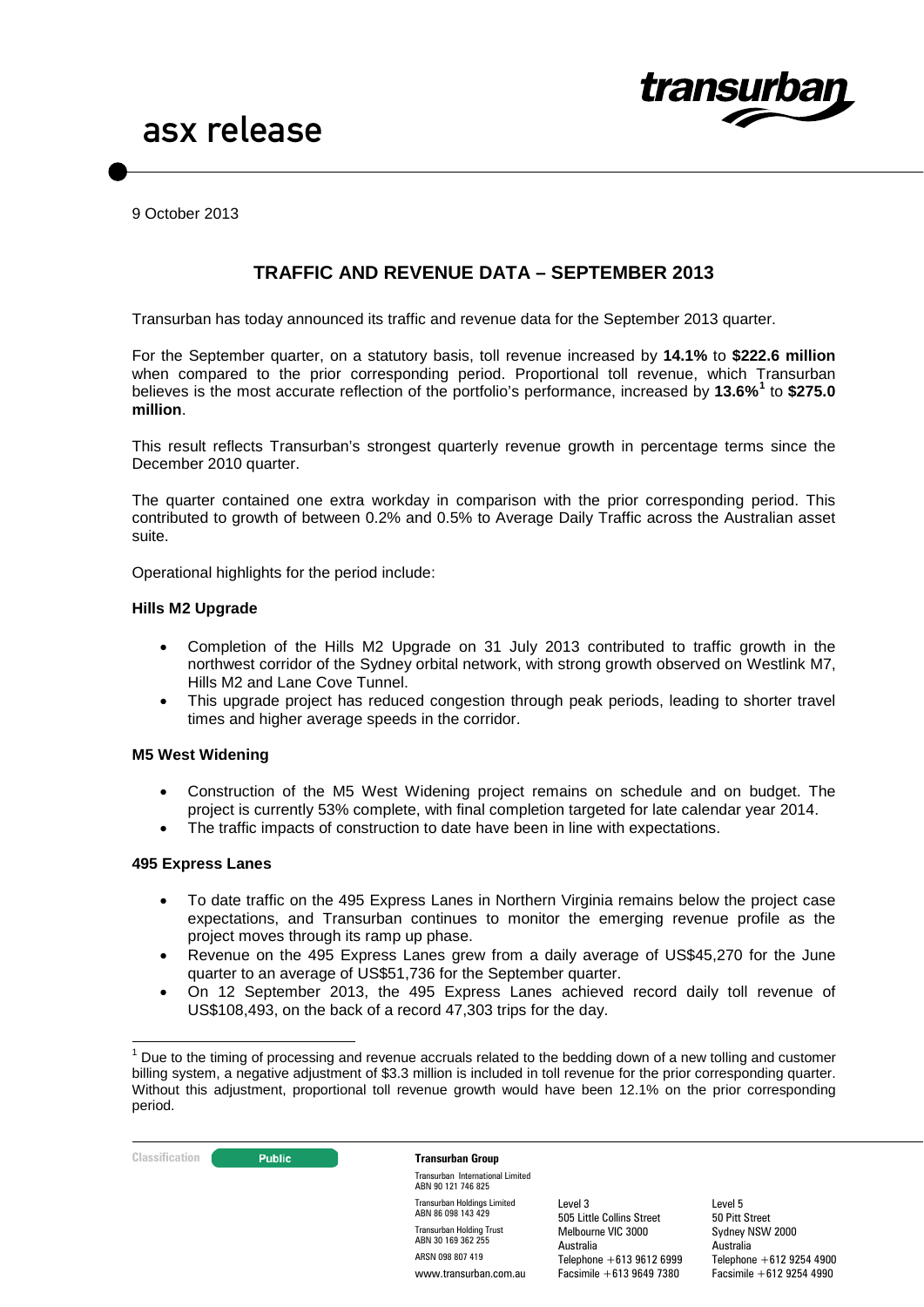

Chief Executive Officer Scott Charlton said of the quarterly results: "The Hills M2 Upgrade was successfully completed during the quarter leading to travel time savings for our customers and congestion relief for the northwest corridor of the Sydney orbital network."

"Enhancements to key road corridors are central to future growth in this business and there are further opportunities for us to deliver these projects on our networks in the future."

Full traffic and revenue information for the September quarter is attached.

 $2222$ 

**Amanda Street** Company Secretary

For further information please contact:

**Henry Byrne** General Manager, Communications, Media and Investor Relations +61 438 564 245

#### **Classification CLASSIFICATE:** Public **Transurban Group**

Transurban International Limited ABN 90 121 746 825 Transurban Holdings Limited ABN 86 098 143 429 Transurban Holding Trust ABN 30 169 362 255 ARSN 098 807 419 www.transurban.com.au

Level 3 505 Little Collins Street Melbourne VIC 3000 Australia Telephone +613 9612 6999 Facsimile +613 9649 7380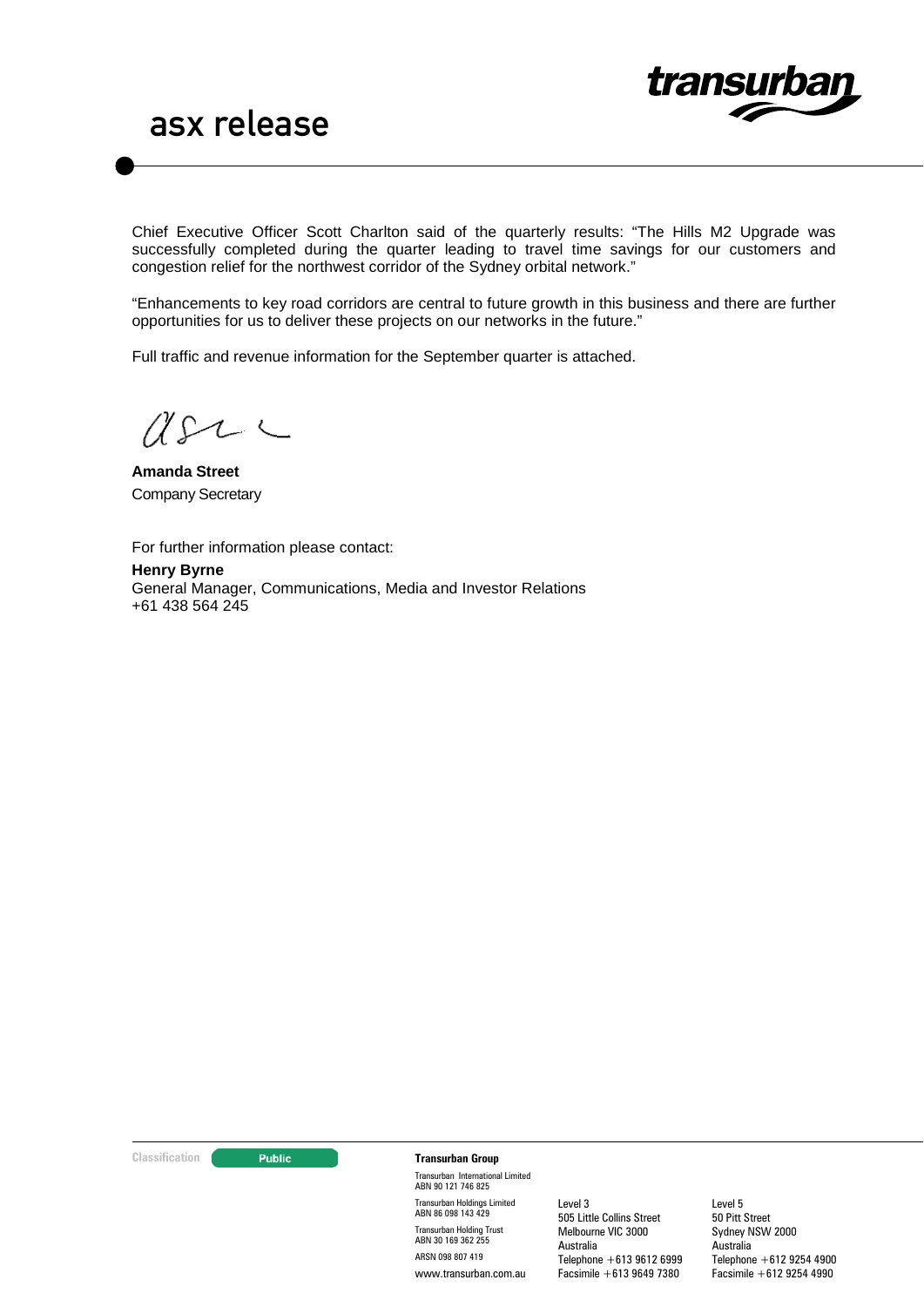

# asx release

## **Appendix 1 – Traffic and revenue data – September 2013 quarter**[2](#page-2-0)

| September quarter      | <b>Transurban</b><br>ownership | <b>Total Toll revenue</b><br>% change | <b>ADT</b><br>% change |
|------------------------|--------------------------------|---------------------------------------|------------------------|
| CityLink               | 100.0%                         | $9.3\%$ <sup>3</sup>                  | $2.8\%^{4}$            |
| Hills M2               | 100.0%                         | 29.2%                                 | 10.3%                  |
| Lane Cove Tunnel / MRE | 100.0%                         | 10.7%                                 | 8.3%                   |
| M1 Eastern Distributor | 75.1%                          | 4.0%                                  | 3.5%                   |
| Westlink M7            | 50.0%                          | 8.7%                                  | 6.9%                   |
| M5 South West Motorway | 50.0%                          | (3.4%)                                | (2.9%)                 |
| Pocahontas 895         | 75.0%                          | 6.3%                                  | 0.5%                   |

**Classification Transurban Group** 

Transurban International Limited ABN 90 121 746 825 Transurban Holdings Limited ABN 86 098 143 429 Transurban Holding Trust ABN 30 169 362 255 ARSN 098 807 419 www.transurban.com.au

Level 3 505 Little Collins Street Melbourne VIC 3000 Australia Telephone +613 9612 6999 Facsimile +613 9649 7380

<span id="page-2-0"></span> $2$  All percentage changes are to the prior corresponding period. The 495 Express Lanes, which opened to traffic on 17 November 2012, are excluded from the above table as there is no comparable data.

<span id="page-2-1"></span> $3$  Due to the timing of processing and revenue accruals related to the bedding down of a new tolling and customer billing system in FY12/FY13, a negative adjustment of \$3.3 million was made in the prior corresponding quarter, and the growth numbers quoted above have been normalised to remove this \$3.3 million adjustment from the prior corresponding quarter's result. Including this adjustment would increase CityLink revenue growth to 12.2%.

<span id="page-2-2"></span><sup>4</sup> CityLink traffic is calculated on Average Daily Transactions (ADT). All other assets are calculated on Average Daily Trips (ADT).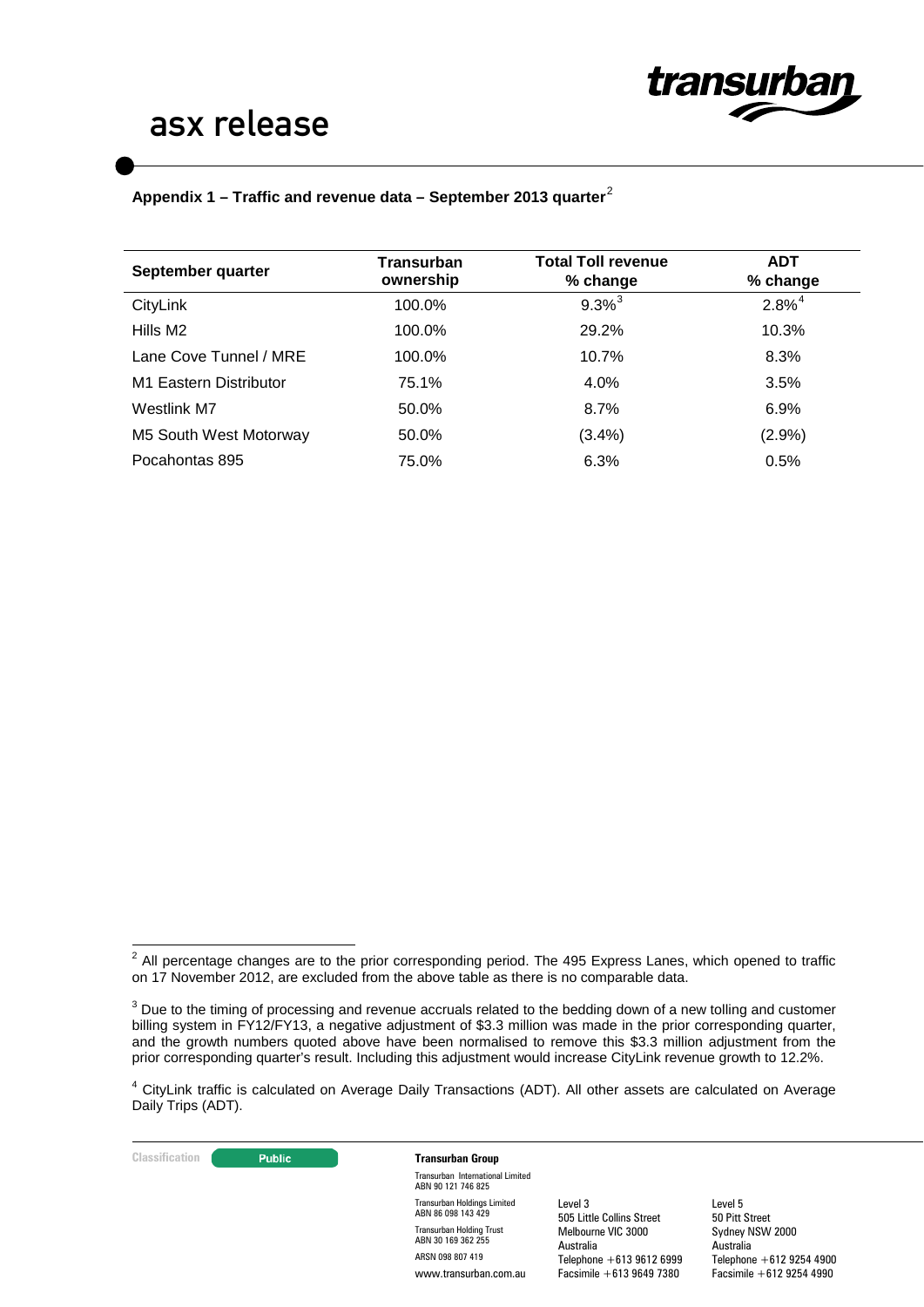

#### **Asset commentary**

#### **CITYLINK**

For the September 2013 quarter, CityLink toll revenue increased 9.3% to \$134.5 million. ADT increased 2.8% to 800,769 transactions.

Weekend performance continues to underpin the overall result. It was up 3.8% for the quarter, with workdays up 2.0%.

From a sectional perspective, Southern Link grew 2.5% for the quarter, with Western Link up 3.0%.

CityLink continued to benefit from efficiencies in the GLIDe tolling system and back-office recovery process improvements.

#### **HILLS M2**

For the September 2013 quarter, Hills M2 toll revenue increased 29.2% to \$45.0 million. ADT increased 10.3% to 100,109 trips. Of total ADT, car traffic increased 10.1% and trucks increased 12.1%.

The addition of new ramps to the asset – at Windsor Rd in July 2012 and at Macquarie Park in January 2013 – accounted for 5,052 daily trips during the quarter. Within these trips, the Windsor Rd ramps accounted for 3,090 daily trips with the balance at the Macquarie Park ramps.

Excluding traffic from the newly added ramps, ADT at the existing two toll points increased 6.5% to 95,057 trips. The mainline toll point was up 7.7% to 67,848 trips, with the Pennant Hills Rd ramps up 3.6% to 27,209 trips.

The Hills M2 Upgrade project reached practical completion on 31 July. The benefits delivered by the project have translated into strong traffic growth on the asset during the quarter. Transurban remains pleased with the early patronage from customers following the completion of the upgrade project.

On 1 August tolls on the road increased as a part of the funding of the construction costs for the project. These toll increases were as follows:

- Mainline toll point
	- o Car tolls increased from \$4.95 to \$6.05
	- o Heavy vehicle tolls increased from \$16.50 to \$18.15
- Windsor Rd ramps
	- o Car tolls increased from \$1.96 to \$2.11
	- o Heavy vehicle tolls increased from \$5.87 to \$6.35
- Macquarie Park toll points
	- o Car tolls increased from \$2.76 to \$2.98
	- o Heavy vehicle tolls increased from \$8.29 to \$8.95

#### **LANE COVE TUNNEL/MRE**

For the September 2013 quarter, LCT/MRE toll revenue increased 10.7% to \$16.9 million. ADT increased 8.3% to 74,822 trips.

Of total ADT, car traffic increased 8.0% and trucks increased 16.2%.

**Classification Transurban Group** 

Transurban International Limited ABN 90 121 746 825 Transurban Holdings Limited ABN 86 098 143 429 Transurban Holding Trust ABN 30 169 362 255 ARSN 098 807 419 www.transurban.com.au

Level 3 505 Little Collins Street Melbourne VIC 3000 Australia Telephone +613 9612 6999 Facsimile +613 9649 7380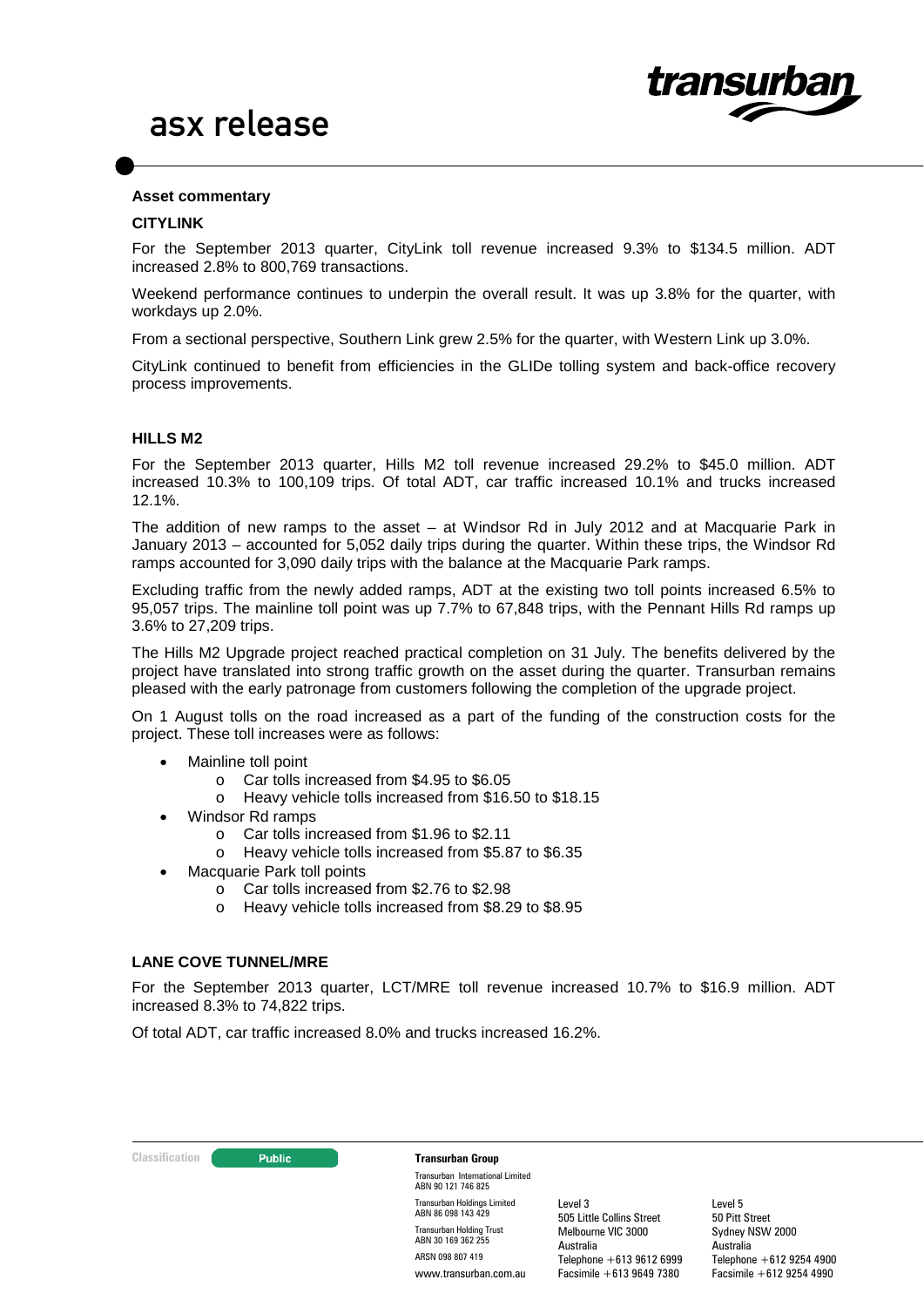

### **M1 EASTERN DISTRIBUTOR**

For the September 2013 quarter, M1 Eastern Distributor toll revenue increased 4.0% to \$26.1 million. ADT increased 3.5% to 52,230 trips.

Of total ADT, car traffic increased 3.4% and trucks increased 4.9%.

#### **WESTLINK M7**

For the September 2013 quarter, Westlink M7 toll revenue increased 8.7% to \$56.9 million. ADT increased 6.9% to 152,080 trips.

Of total ADT, car traffic increased 6.9% and trucks increased 7.1%.

The toll price increased from 36.59 cents per kilometre to 36.73 cents per kilometre on 1 July 2013.

Average tolled trip length was 12.78 kilometres for the quarter compared to 12.84 kilometres for the prior corresponding period.

### **M5 SOUTH WEST MOTORWAY**

For the September 2013 quarter, M5 toll revenue decreased 3.4% to \$46.9 million. ADT decreased 2.9% to 121,933 trips. This decrease was expected as construction continues on the motorway.

Of total ADT, car traffic decreased 3.8% and trucks increased 8.2%.

#### **495 EXPRESS LANES**

Toll revenue grew 14.3% from a daily average of US\$45,270 for the June quarter to an average of US\$51,736 for the September quarter.

ADT for the September quarter increased 5.6% compared to the June quarter. A significant proportion of the September quarter contained the US summer vacation period, which negatively impacted traffic volumes during the period.

Average workday revenue in the month of September was US\$79,210, an increase of 28.8% over the average workday revenue in July and August.

The average dynamic toll charged increased by 8.8%, from US\$1.71 in the June quarter to US\$1.86 for the September quarter. The maximum dynamic toll charged during the quarter was US\$8.90 to travel the full length of the Express Lanes - an increase of 17.9% compared to the June quarter maximum of US\$7.55.

On 12 September 2013, the 495 Express Lanes achieved record daily toll revenue of US\$108,493, on the back of a record 47,303 trips for the day.

The proportion of toll (non-HOV/exempt) trips remains steady at 91.0% of all travel on the 495 Express Lanes.

#### **POCAHONTAS 895**

For the September 2013 quarter, Pocahontas 895 toll revenue increased 6.3% to US\$4.2 million. ADT increased 0.5% to 15,289 trips.

| <b>Classification</b> | <b>Public</b>         | <b>Transurban Group</b>                                  |                                      |                              |
|-----------------------|-----------------------|----------------------------------------------------------|--------------------------------------|------------------------------|
|                       |                       | Transurban International Limited<br>ABN 90 121 746 825   |                                      |                              |
|                       |                       | <b>Transurban Holdings Limited</b><br>ABN 86 098 143 429 | Level 3<br>505 Little Collins Street | Level 5<br>50 Pitt Street    |
|                       |                       | <b>Transurban Holding Trust</b><br>ABN 30 169 362 255    | Melbourne VIC 3000<br>Australia      | Sydney NSW 2000<br>Australia |
|                       |                       | ARSN 098 807 419                                         | Telephone $+61396126999$             | Telephone $+61292544900$     |
|                       | www.transurban.com.au | Facsimile $+61396497380$                                 | Facsimile $+612$ 9254 4990           |                              |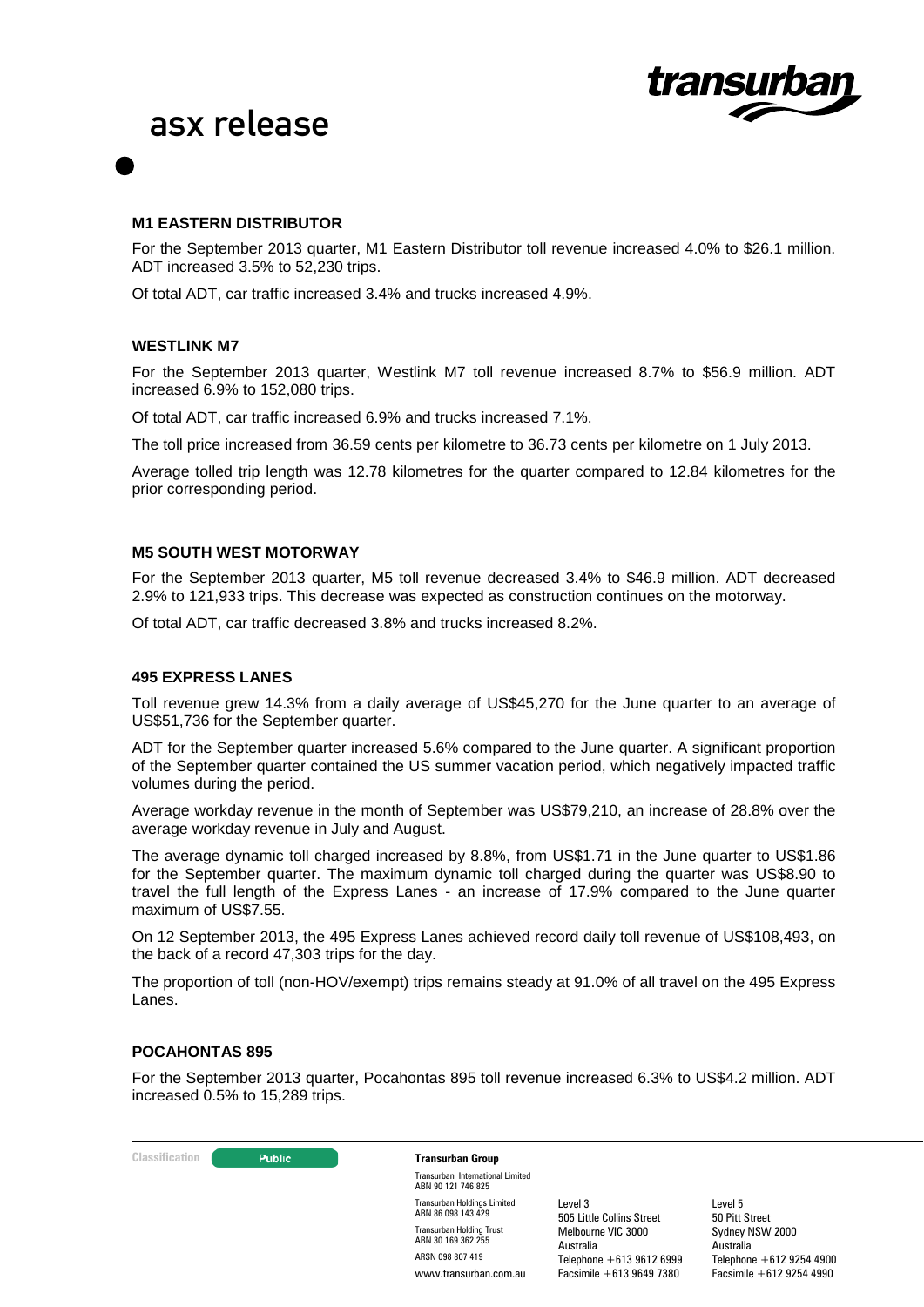

# asx release

## **Appendix 2 – Traffic and revenue data – September quarter**

| Asset                  |                                                             | September<br>13 quarter | September<br>12 quarter | % change  |
|------------------------|-------------------------------------------------------------|-------------------------|-------------------------|-----------|
|                        |                                                             |                         |                         |           |
| CityLink               | Total Toll Revenue (\$A'000) (net of GST)                   | \$134,528               | \$123,104               | 9.3%      |
|                        | <b>Average Daily Transactions</b>                           | 800,769                 | 779,269                 | 2.8%      |
|                        | <b>Average Workday Transactions</b>                         | 866,844                 | 849,585                 | 2.0%      |
|                        |                                                             |                         |                         |           |
|                        | Total Toll Revenue (\$A'000) (net of GST)                   | \$45,045                | \$34,868                | 29.2%     |
| Hills M2               | Average Daily Trips                                         | 100,109                 | 90,729                  | 10.3%     |
|                        | Average Workday Trips                                       | 109,237                 | 99,543                  | 9.7%      |
| Lane Cove              | Total Toll Revenue (\$A'000) (net of GST)                   | \$16,896                | \$15,259                | 10.7%     |
| Tunnel /               | <b>Average Daily Trips</b>                                  | 74,822                  | 69,092                  | 8.3%      |
| MRE                    | Average Workday Trips                                       | 82,390                  | 76,936                  | 7.1%      |
|                        |                                                             |                         |                         |           |
|                        | Total Toll Revenue (\$A'000) (net of GST)                   | \$26,111                | \$25,105                | 4.0%      |
| M <sub>1</sub> Eastern | <b>Average Daily Trips</b>                                  | 52,230                  | 50,486                  | 3.5%      |
| <b>Distributor</b>     | Average Workday Trips                                       | 55,875                  | 54,645                  | 2.3%      |
|                        |                                                             |                         |                         |           |
|                        | Total Toll Revenue (\$A'000) (net of GST)                   | \$56,873                | \$52,301                | 8.7%      |
| Westlink M7            | <b>Average Daily Trips</b>                                  | 152,080                 | 142,251                 | 6.9%      |
|                        | Average Workday Trips                                       | 169,641                 | 159,476                 | 6.4%      |
|                        | Average daily tolled vehicle kilometres<br>travelled ('000) | 1,944                   | 1,826                   | 6.5%      |
|                        | Average daily total vehicle kilometres<br>travelled ('000)  | 2,325                   | 2,187                   | 6.3%      |
|                        |                                                             |                         |                         |           |
| M5 South               | Total Toll Revenue (\$A'000) (net of GST)                   | \$46,924                | \$48,572                | $(3.4\%)$ |
| West                   | <b>Average Daily Trips</b>                                  | 121,933                 | 125,546                 | (2.9%)    |
| Motorway               | Average Workday Trips                                       | 127,172                 | 131,176                 | $(3.1\%)$ |
|                        |                                                             |                         |                         |           |
|                        | Total Toll Revenue (\$USD'000)                              | \$4,760                 | N/A                     | N/A       |
| 495 Express<br>Lanes   | <b>Average Daily Trips</b>                                  | 30,518                  | N/A                     | N/A       |
|                        | Average Workday Trips                                       | 37,574                  | N/A                     | N/A       |
|                        |                                                             |                         |                         |           |
|                        | Total Toll Revenue (\$USD'000)                              | \$4,161                 | \$3,913                 | 6.3%      |
| Pocahontas<br>895      | <b>Average Daily Trips</b>                                  | 15,289                  | 15,214                  | 0.5%      |
|                        | Average Workday Trips                                       | 16,265                  | 16,273                  | $(0.0\%)$ |

### **Classification Transurban Group**

Transurban International Limited ABN 90 121 746 825 Transurban Holdings Limited ABN 86 098 143 429 Transurban Holding Trust ABN 30 169 362 255 ARSN 098 807 419 www.transurban.com.au

Level 3 505 Little Collins Street Melbourne VIC 3000 Australia Telephone +613 9612 6999 Facsimile +613 9649 7380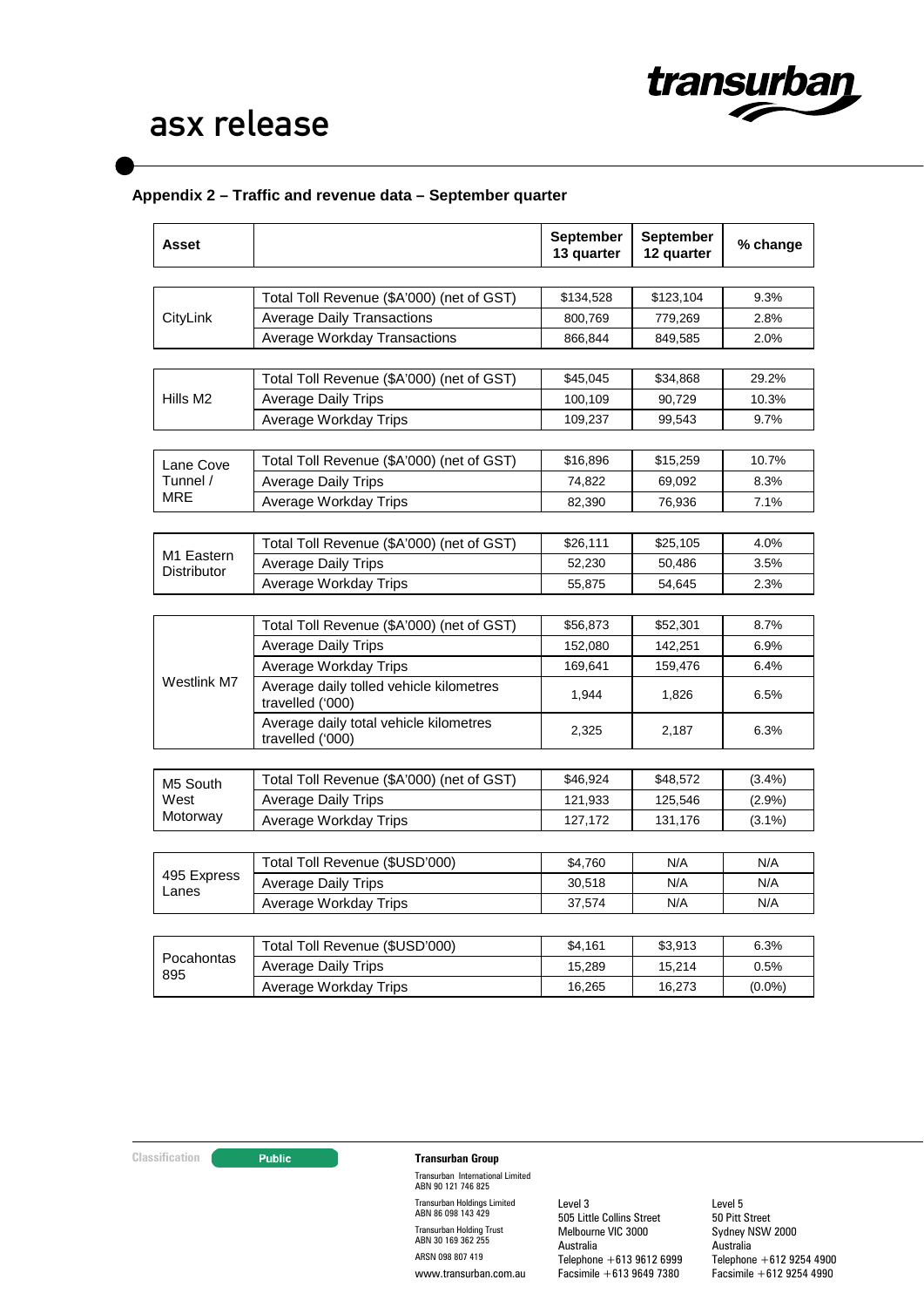

### **Appendix 3 – Reconciliation of proportional toll revenue to statutory toll revenue**

#### **Basis of preparation**

This document includes toll revenue reported on a statutory as well as non-statutory basis (proportional toll revenue).

Proportional toll revenue is the aggregation of the results from each asset multiplied by Transurban's percentage ownership. The proportional result is one of the primary measures that the Board uses to assess the operating performance of Transurban, with an aim to maintaining a focus on operating results and associated cash generation. It reflects the contribution from individual assets to Transurban's operating performance and permits a meaningful analysis of the underlying performance of Transurban's assets.

The table below reconciles proportional toll revenue to statutory toll revenue for the September quarter.

|                                                                             | September 13<br>quarter | September 12<br>quarter | %<br>change |
|-----------------------------------------------------------------------------|-------------------------|-------------------------|-------------|
|                                                                             |                         |                         |             |
| <b>Proportional Toll Revenue</b>                                            | \$274,950               | \$242,110               | 13.6%       |
| Add: Proportional Toll Revenue attributable to<br>non-controlling interests | \$6.502                 | \$6.251                 |             |
| Less: Proportional Toll Revenue of M5                                       | (\$23,462)              | (\$24,286)              |             |
| Less: Proportional Toll Revenue of M7                                       | (\$28,436)              | (\$26, 151)             |             |
| Less: Proportional Toll Revenue of Pocahontas<br>895                        | (\$3,434)               | (\$2,838)               |             |
| Less: Proportional Toll Revenue of 495<br><b>Express Lanes</b>              | (\$3,539)               | N/A                     |             |
| <b>Statutory Toll Revenue</b>                                               | \$222,580               | \$195,086               | 14.1%       |

#### **Classification CLASSIFICATE:** Public **Transurban Group**

Transurban International Limited ABN 90 121 746 825 Transurban Holdings Limited ABN 86 098 143 429 Transurban Holding Trust ABN 30 169 362 255 ARSN 098 807 419 www.transurban.com.au

Level 3 505 Little Collins Street Melbourne VIC 3000 Australia Telephone +613 9612 6999 Facsimile +613 9649 7380